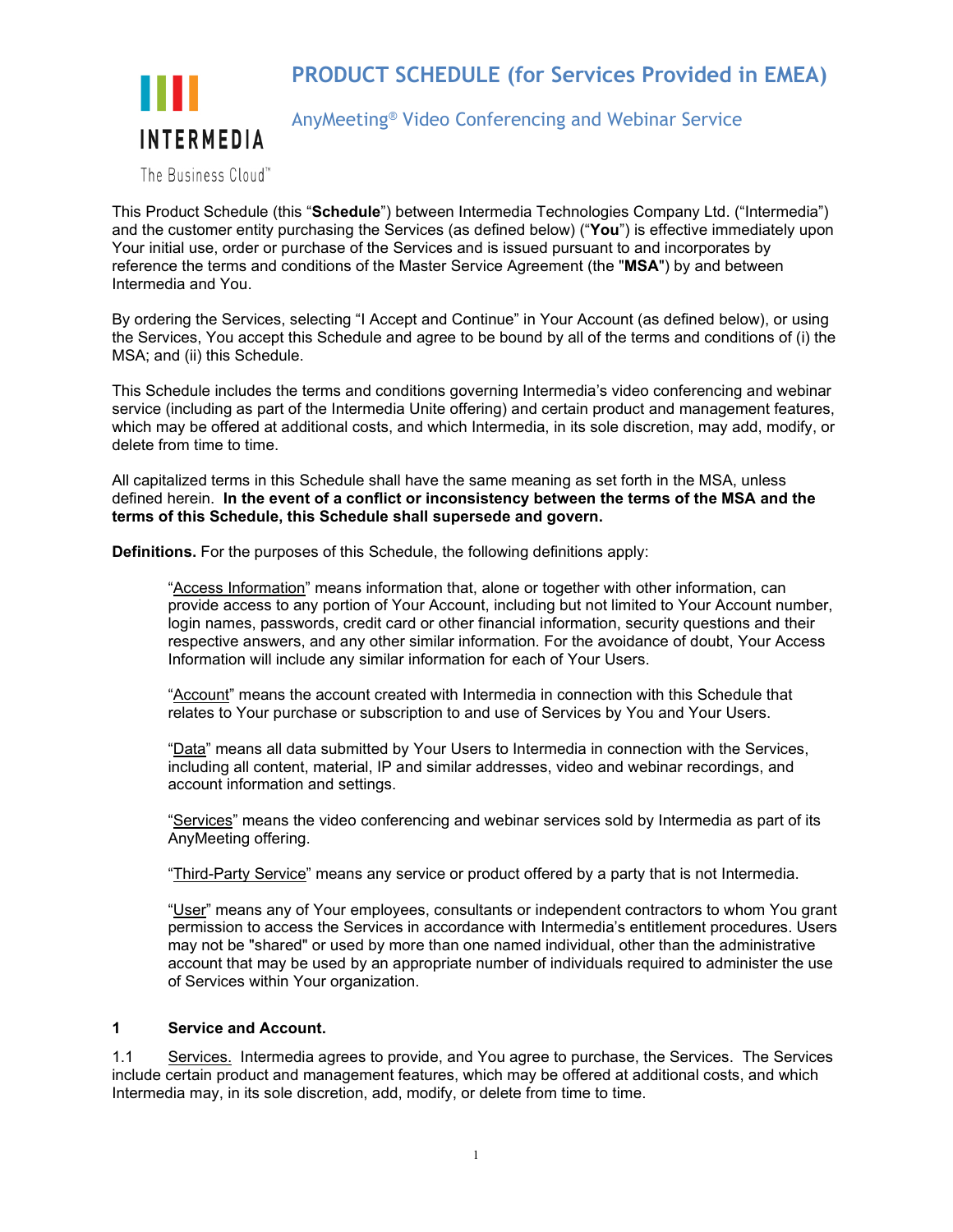1.2 Agent. You acknowledge and agree that (a) Intermedia may designate an Agent to provide billing, support or other services to You in connection with the Services, (b) such actions by Agent shall be deemed to be the actions of Intermedia with respect to those aspects of the relationship under this Schedule, and (c) You consent to the disclosure of Data to Agent for the purposes of the Services and the collection of Data by Agent for the purposes of the Services. For the avoidance of doubt, if You fail to respond to Agent when it is acting for Intermedia under this Schedule, You shall be deemed to be in breach of this Schedule.

#### 1.3 Your Network Security Obligations. You are responsible for implementing security practices that conform with industry standards and best practices applicable to Your business and industry sector. You are responsible for all fraudulent use of Your Services without regard to how it occurs. **YOU HEREBY INDEMNIFY INTERMEDIA AND ITS AFFILIATES AGAINST ANY RESPONSIBILITY FOR DAMAGES, CONSEQUENTIAL OR OTHERWISE, THAT ARISE FROM THE FAILURE BY YOU OR ANY THIRD PARTY TO PROPERLY PROTECT ANY NETWORK**.

1.4 On-Site Requirements. You are responsible for all aspects of Your working environment and of the access connectivity (Internet connectivity and local area network) it provides with respect to any quality of service issues to which it may contribute. Intermedia recommends that You use the Services over an Internet connection with a speed of at least 2 Mb/second. Should You encounter material quality of service issues with Your Service which are not related to Your working environment or to the access connectivity provided by You, but rather are attributable to the network or software provided by Intermedia, then Intermedia will use commercially reasonable efforts to remedy those issues within thirty (30) days of their being reported to Intermedia. Should Intermedia fail to achieve a remedy within thirty (30) days, then You will be free to discontinue Service without liability for early termination fees. Should reported quality of service issues be determined to be a result of Your provided access connectivity or of Your working environment, then Intermedia will use commercially reasonable efforts to provide appropriate information to support that diagnosis and may provide recommendations as to its repair; however, You will remain responsible for its repair and will be held to the contracted commitments as executed.

1.5 High-Risk and Emergency Use. You understand that the Services (a) are not designed or intended for use during high-risk activities (e.g., as a means of communication when one or more participants are engaging in a potentially dangerous activity and are intending to use the Services as their method of communicating their condition to others for safety purposes), and (b) do not allow and should not be used for calls to emergency services numbers. THE SERVICES ARE NOT INTENDED OR DESIGNED TO BE A DIAL-TONE SERVICE. IN THE EVENT OF AN EMERGENCY WHILE USING THE SERVICES, HANG UP AND DIAL YOUR LOCAL EMERGENCY NUMBER. YOU MUST UTILIZE YOUR VOICE SERVICE (WHETHER PROVIDED BY A TRADITIONAL TELEPHONE SERVICE PROVIDER, A CLOUD PBX PROVIDER, OR OTHER PROVIDER) TO MAKE AN EMERGENCY CALL.

# **2 Taxes and Billing Disputes**.

2.1 Taxes. You shall be liable for all taxes, governmental fees, surcharges and assessments to be paid related to fees and charges arising under this Schedule or in connection with the Services. You shall also pay all taxes, fees, and assessments of any nature associated with products or services sold through the use of or with the aid of the Services. Unless Applicable Law or changes in Applicable Law require otherwise, applicable taxes, governmental fees, surcharges and assessments for the Services shall be applied based upon the jurisdiction in which You primarily use the Services ("**Place of Primary Use**"), and You and Intermedia agree that the primary business street address You designate on Your Account for purposes of this Schedule shall also be Your Place of Primary Use for determining applicable taxes for all charges on Your Intermedia Account.

2.2 Bill Disputes. You will notify Intermedia of any dispute relating to charges billed to Your Account by submitting written notice to Intermedia within thirty (30) days of the date the disputed charges appeared on Your Account. The existence of a dispute will not relieve You from paying any and all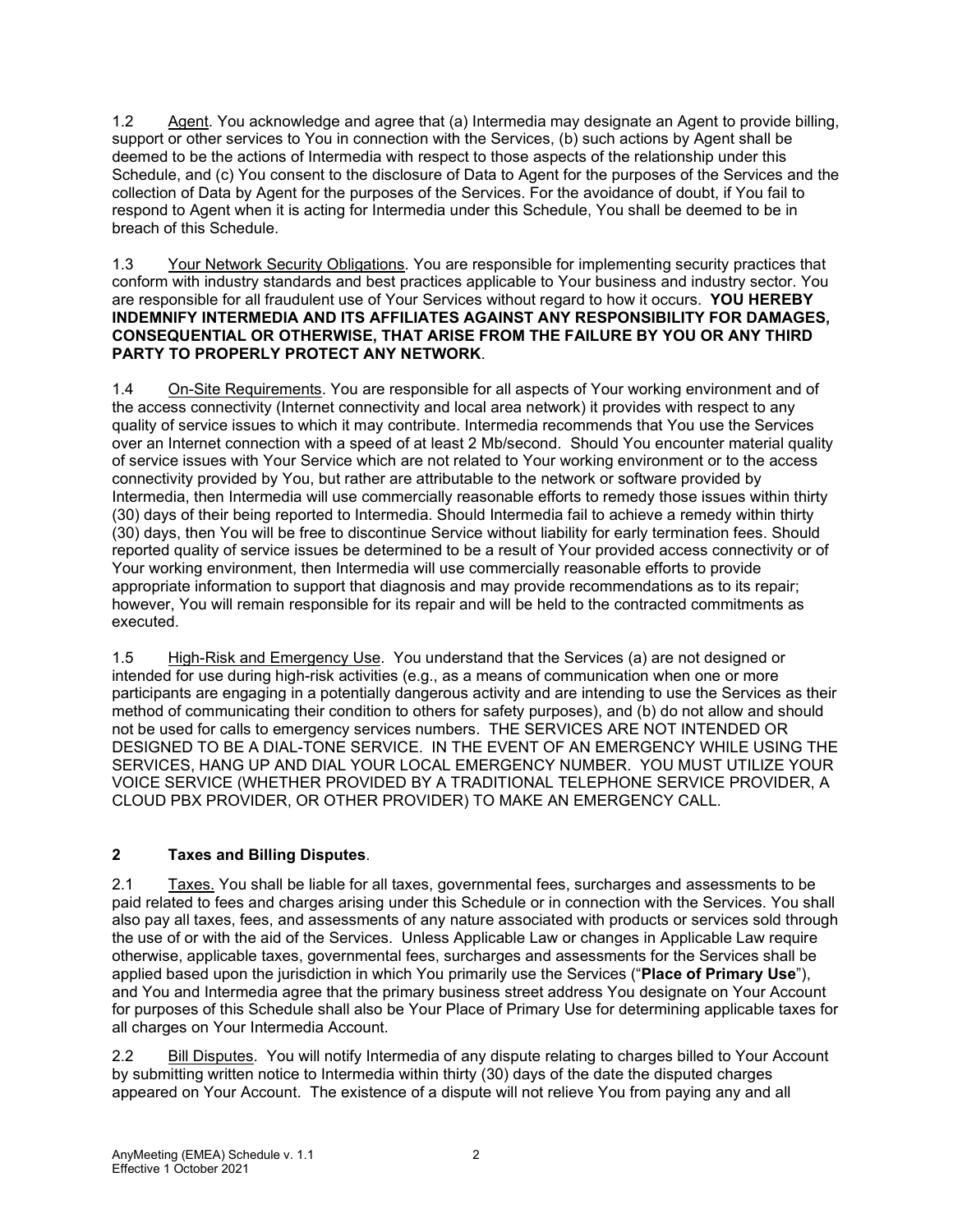amounts billed hereunder. You waive all rights to dispute any charges not disputed by written notice as required in the first sentence of this Section 2.2.

# **3 Use of the Services.**

3.1 Business Use. You will use the Services for Your own internal business, non-personal use. You will not allow any third party, including Your vendors and service providers, to access or use the Services. For the avoidance of doubt, You agree that You will not use the Services for residential purposes.

3.2 Restricted Activities. You will not use the Services: (a) to harvest, collect, gather or assemble information or data regarding other users, including telephone numbers or e-mail addresses, without their consent; (b) for communications that are unlawful, harassing, libelous, abusive, harassing, tortious, defamatory, threatening, harmful, invasive of privacy, vulgar, pornographic, obscene or otherwise objectionable in any way or that are harmful to minors in any way under the law or otherwise; (c) to transmit or knowingly to accept any material or communications that may infringe the intellectual property rights or other rights of third parties, including, but not limited to, trademark, copyright, patent or right of publicity; (d) to transmit or knowingly to accept any material or communication that contains software viruses or other harmful or deleterious computer codes, files or programs such as, but not limited to, Trojan horses, worms, time bombs or cancelbots; (e) to interfere with, disrupt, attempt to interfere with or disrupt computer servers or networks connected to the Services or violate the regulations, policies or procedures of such networks; (f) to attempt to gain unauthorized access to or to gain access to the Services, other accounts, computer systems or networks connected to the Services, through password mining or any other means; (g) to harass or to interfere with another user's use and enjoyment of the Services; (h) unlawfully record conversations in violation of applicable law; or (i) in a manner deemed by Intermedia to be inappropriate. You may not access the Services for purposes of monitoring their performance, availability, or functionality, or for any other benchmarking or competitive purposes, without Intermedia's prior written consent. You may not access the Services if You are a direct competitor of Intermedia, without Intermedia's prior written consent pursuant to a separate written agreement.

In addition, Your usage of the Services must comply at all times with Intermedia's Acceptable Use Policy, as it may be amended from time to time (the "**AUP**"), located at [http://www.intermedia.co.uk/legal.](http://www.intermedia.co.uk/legal) Any failure by You or any of Your users to comply with the AUP shall constitute a material breach of the MSA and this Schedule and shall entitle Intermedia to immediately terminate Your Services. You hereby indemnify Intermedia and its affiliates against any responsibility for damages, consequential or otherwise, that arise from any act or omission by You or any of Your users that constitutes a restricted activity as described herein or a violation of the AUP.

3.3 No Resale. You shall not resell the Services and doing so constitutes an abusive practice subjecting You to immediate termination of this Schedule and the Services. You acknowledge and agree that in order to resell the Services You must enter into a separate written agreement with Intermedia and that reselling the Services may require regulatory approvals.

### 3.4 Applicable Law; Regulatory Matters.

a. Applicable Law. You acknowledge and agree that access to and use of the Services may be restricted or limited as a result of Applicable Laws and that You will not use, or allow the use of the Services, in contravention of, and will comply with, any Applicable Law. You represent that (i) You and Your Users are not named on any Governmental Authority list of persons or entities prohibited from receiving exports, and (ii) You will not permit Users to access or use Services in violation of any export embargo, prohibition or restriction. You acknowledge and agree that that it is Your sole responsibility to use the Service in a lawful manner.

b. Regulatory Matters. **Notwithstanding any other provision of this Schedule or the MSA, this Schedule is subject to change, modification, or cancellation, with or without prior notice, as may be required or reasonably deemed necessary by Intermedia pursuant to any Applicable Law, including any order, rule or decision of a Governmental Authority**. All taxes, regulatory fees, surcharges, assessments or other charges imposed by any Governmental Authority on You or Intermedia are in addition to the fees and charges of Intermedia and are the sole responsibility of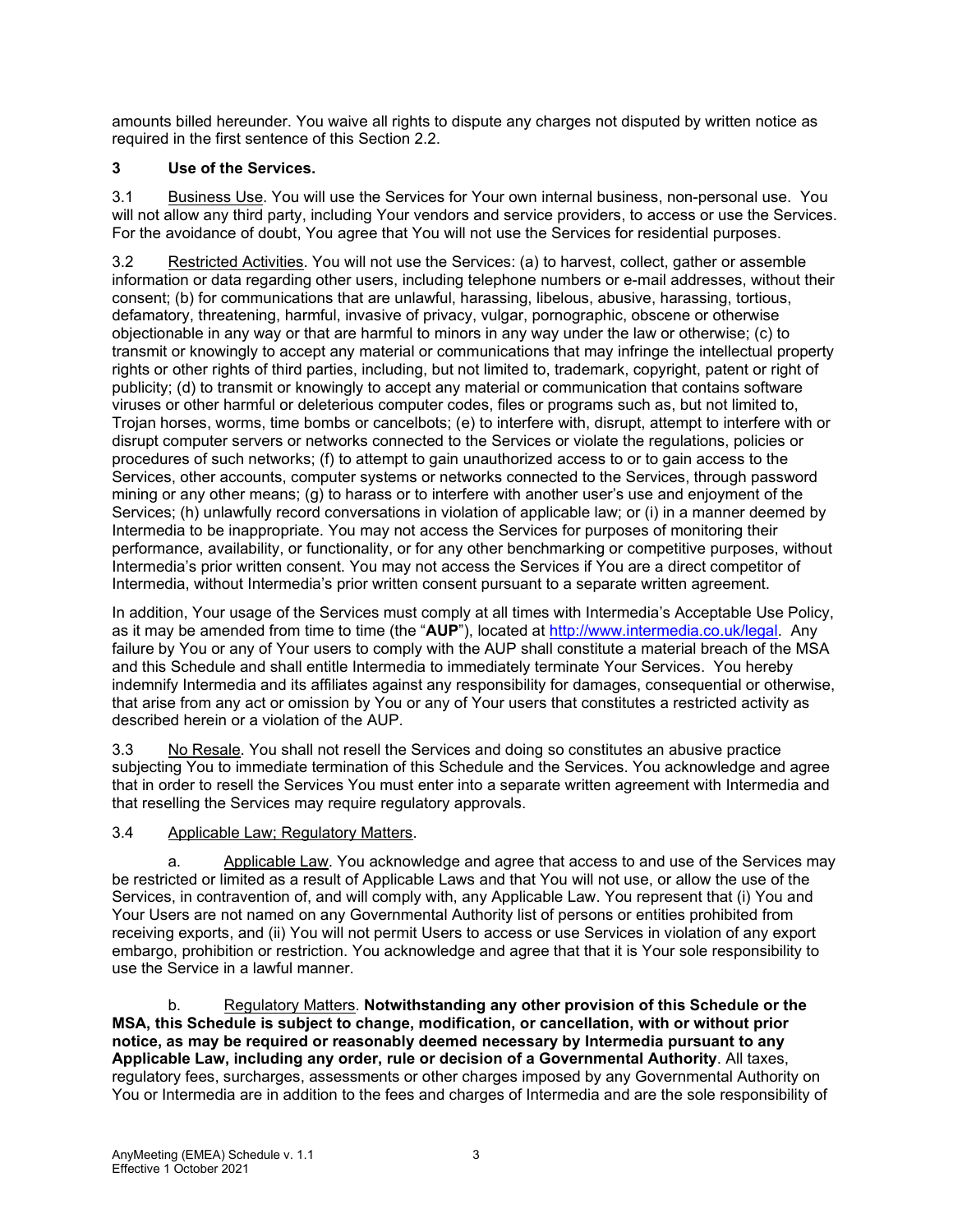You. If any such taxes or fees are assessed upon Intermedia, Intermedia may pass through such charges to You or assess a regulatory cost recovery fee. All such charges may be a flat fee or a percentage of Your Intermedia charges and may change without notice. To the extent You are obligated to report and pay any applicable taxes or regulatory fees to a Governmental Authority, You hereby indemnify Intermedia against any claim arising out of Your failure to do so.

c. Fraud. It is the express intention of the parties that You, and not Intermedia, will bear the risk of loss arising from any unauthorized or fraudulent usage of Services provided under this Schedule to You. Intermedia reserves the right, but is not required, to take any and all action it deems appropriate (including blocking access to the Services) to prevent or terminate any fraud or abuse in connection with the Services, or any use thereof; provided, however, that any such action will be consistent with applicable federal and state laws, rules, and regulations and provided further that the failure to take any such action will not limit Your responsibility for all usage of the Services.

3.5 Recording Features. Notwithstanding any other applicable provisions or prohibitions of use set forth in this Schedule or the MSA, You agree and acknowledge that the laws regarding the notice, notification, and consent requirements applicable to the recording of conversations, meetings or webinars vary between countries. You agree that You are solely responsible for complying with all applicable laws in any relevant jurisdiction when using the AnyMeeting recording features. Intermedia and its affiliates expressly disclaim all liability with respect to Your recording of conversations, meetings and/or webinars. You hereby release and agree to hold harmless Intermedia and its affiliates from and against any damages or liabilities of any kind related to the recording of any conversations, meetings and/or webinars using the Services. You should carefully review Your particular circumstances when deciding whether to use the recording features of the Service, and it is Your responsibility to determine if, and under what conditions, the electronic recordings are legal under applicable laws. Intermedia and its affiliates are not responsible for any misinterpretation, lack of understanding or lack of knowledge regarding the use of electronic recordings or the use of its products by any User, whether legal or illegal. Intermedia reserves the right to disconnect or modify Your service plan if Intermedia determines, in its sole and absolute discretion, that Your usage of this feature violates any Applicable Law or is inconsistent with, or in excess of, normal usage patterns of other users of the Services.

In some jurisdictions, You are required to notify and/or obtain consent from all parties to record a conversation or meeting. As a result, You may need to inform Your employees and third parties who use the Services that their conversations and/or meetings are being recorded. You are responsible for obtaining any and all legally-required consents when You record a conversation, meeting or webinar. You should consult with an attorney prior to recording any conversation, meeting or webinar. The information above does not constitute legal advice.

### 3.6 Fair Use*.*

a. Intermedia may offer AnyMeeting plans that are described as including unlimited usage of the Service. Intermedia reserves the right to review usage of any Service, including without limitation any "unlimited" plans to ensure Fair Use and reserves the right to, at any time, take the actions noted in Section 3.6(b) below without notice to You. "Fair Use" is defined as use of the Services that does not substantially exceed, in Intermedia's reasonable judgment, the average use of all other Intermedia customers as measured on a per user or per license basis (in terms of usage volume, Intermedia's cost to deliver the Services, or other usage-related metrics). Fair Use also prohibits any activity that disrupts the activities of Intermedia and/or other Intermedia customers.

b. If Your usage exceeds the limits for Your Account or otherwise exceeds Fair Use, You agree that Intermedia may immediately, in its sole discretion, (i) charge You for such excess usage via Your automated payment account or by invoice if You have been accepted into Intermedia's check paying program, (ii) upgrade You to a plan or increase the limits on Your Account to address this excess usage, and/or (iii) suspend Your Account or terminate Your Account upon notice to You. Upon any upgrade or increase on the limits of Your Account, You will be responsible for the new costs and fees. Usage and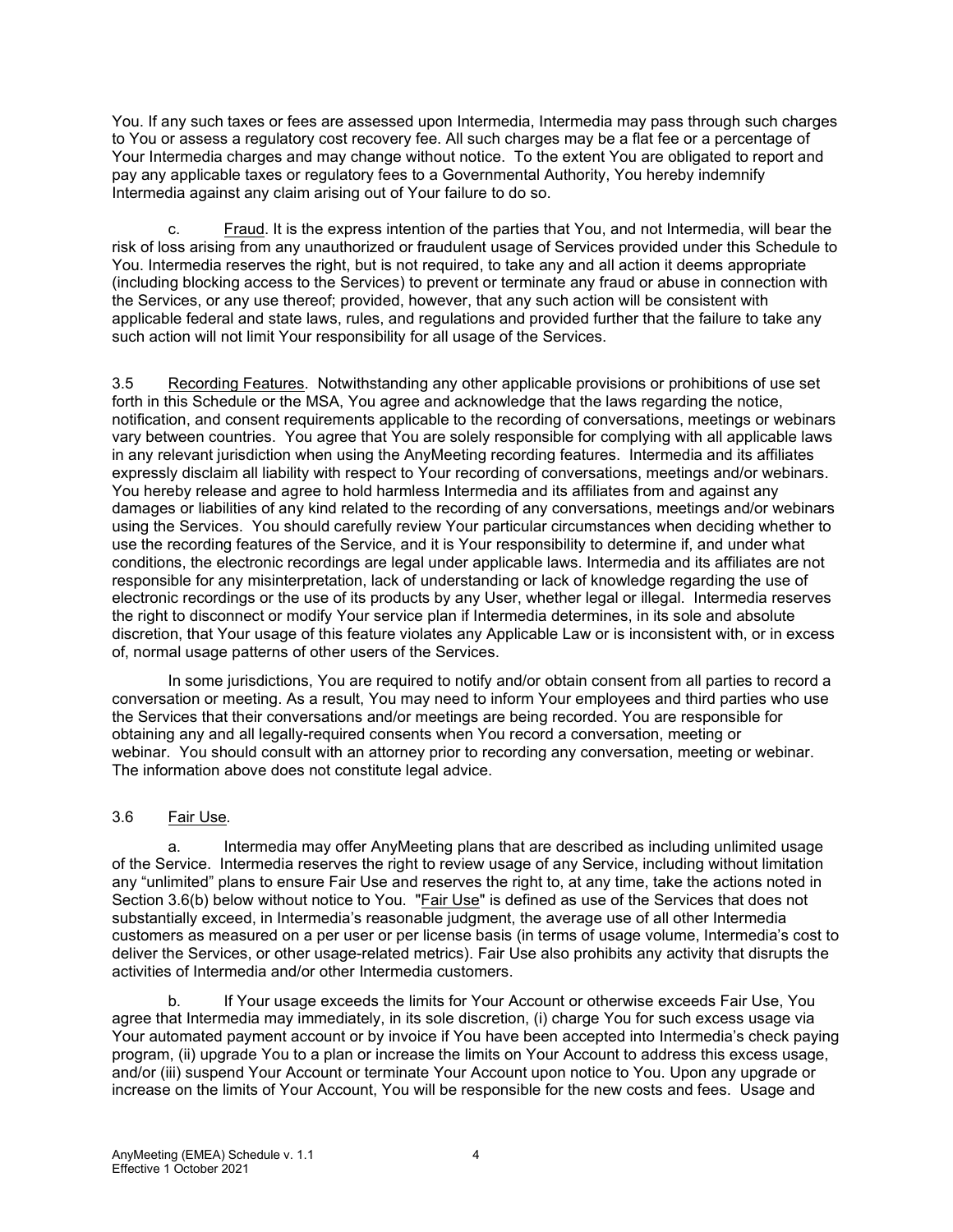associated charges for excess usage will be determined based solely upon Intermedia's collected usage information.

3.7 AnyMeeting Starter Packages. The Services may at times be sold as part of a bundled starter package (i.e., versions of the Service plans with low limits on volume storage, minutes usage or other use metrics). Such starter packages of the Services are generally included for low or no additional fees. Such packages are intended, and required, to, be used by You in combination with the other paid services sold by Intermedia. For example, the Services may be included as part of a Unified Communications package with the Intermedia Unite™ service. In the event that Intermedia, in its sole judgment, determines that Your use of the Services is inconsistent with the intent of such starter package offers (e.g., if You are purchasing the packages for the primary purpose of amassing the included storage or minutes; or terminating or decreasing other services with the intent of retaining starter packages of certain services), Intermedia reserves the right to (a) immediately terminate Your use of the Services and all other Intermedia services, without notice; and (b) charge You (and You shall be required to pay) thencurrent retail prices for any past, current and future usage in excess of applicable limits.

## **4 Your Data and Privacy.**

4.1 Data. Intermedia does not own any of Your Data unless otherwise stated by Intermedia. However, Intermedia will have access to and will store Data regarding You and Your use of the Services, including without limitation Your subscriber information; call, meeting and webinar records; attendance records; notes; and files. Except as set forth herein, in the MSA or in Intermedia's Privacy Policy or as otherwise required by Applicable Law, Intermedia will not monitor, edit, or disclose any information regarding You or Your Account, including any Data, without Your prior permission. Intermedia may use or disclose such information, including Data, to enforce this Schedule, to provide, support and bill for Services (including disclosure to an Agent and other third-party vendors and contractors), to respond to or monitor technical issues with the Services, for compliance purposes with Intermedia's vendors, to protect Intermedia's rights or property, and to protect against potentially fraudulent, abusive or unlawful use of the Services. In addition, Intermedia may provide certain user registration and statistical information such as usage data in aggregate form to third parties, but such information will not include any identifying information. You, not Intermedia, will have sole responsibility for the accuracy, quality, integrity, legality, reliability, appropriateness and copyright of all Data and, except as provided for herein, Intermedia will not be responsible or liable for the deletion, correction, destruction, damage, loss or failure to store any Data. You understand and agree that it will be Your sole obligation to take, and that You will take, all measures necessary to protect Your Data, including, without limitation, the timely backup of all Data on one or more systems that operate independently from any system associated with the Services. Under no circumstances will Intermedia be liable in any way for any Data or other content viewed while using the Services, including, but not limited to, any errors or omissions in any such Data or content, or any loss or damage of any kind incurred as a result of the use of, access to, or denial of access to any Data or content.

4.2 CPNI. In providing the Services, Intermedia collects and maintains certain Data, known as customer proprietary network information ("**CPNI**"). This includes information that relates to the quantity, technical configuration, type, destination, location and amount of use of Services to which You subscribe. Your name and address are not CPNI. Intermedia may use CPNI without Your consent to provide the Services, for billing and collection purposes, to protect Intermedia's rights or property or to protect users from fraudulent, abusive or unlawful use of the Services, or as required or permitted by law. Intermedia may also use CPNI to offer additional services of the type that You already purchase. Intermedia does not sell, trade or share Your CPNI with its affiliates or any third parties for marketing purposes, unless You authorize such use.

4.3 Following Termination. Upon termination, You must promptly uninstall all software provided by Intermedia in connection with the Services. **All of Your Data will be irrevocably deleted immediately upon termination. It will be solely Your responsibility to secure all necessary Data from Your Account prior to termination. Intermedia will not be responsible for any loss of Your Data, or any damages arising from the deletion of Your Data following termination of service.**